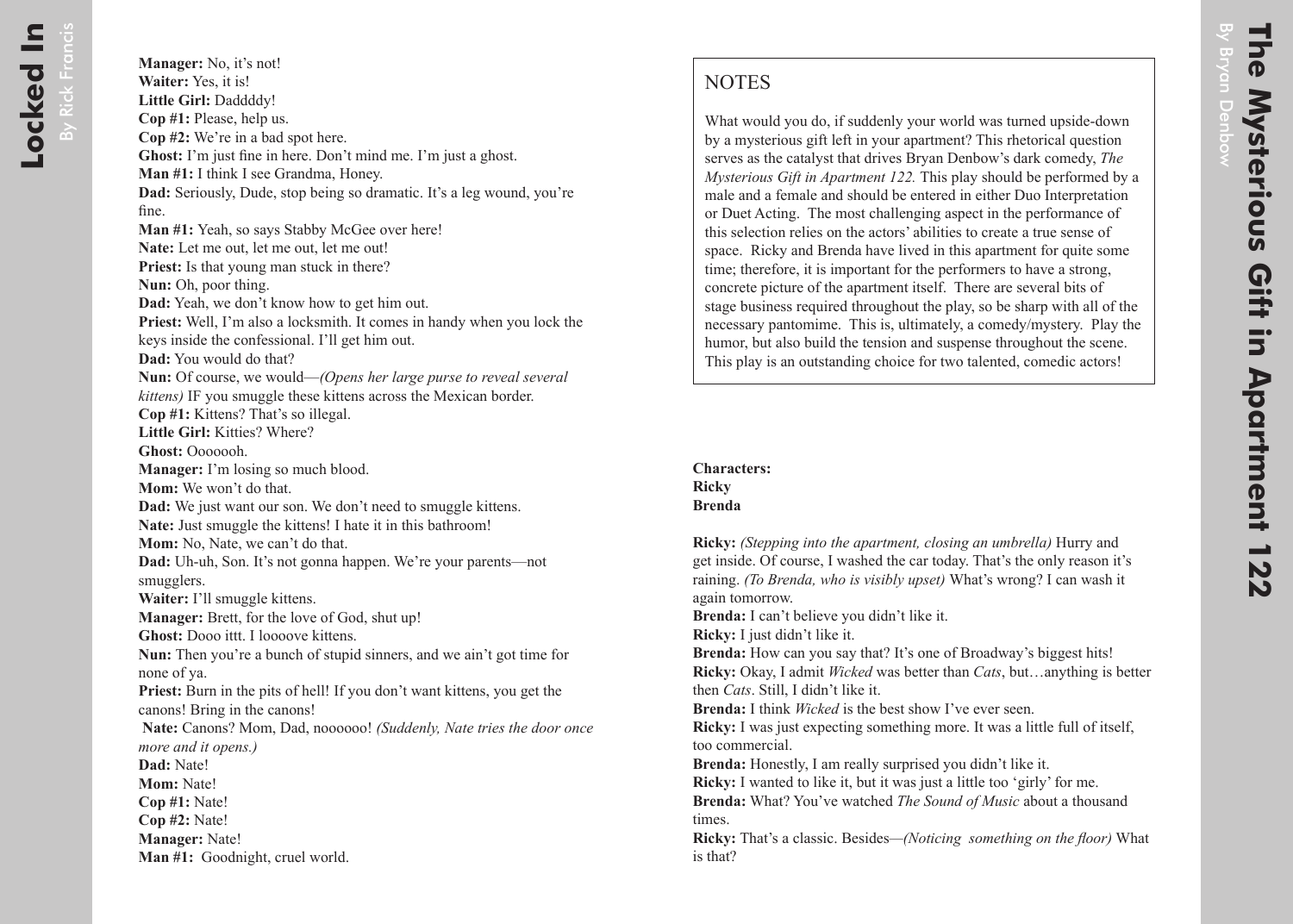By Bryan Denbow

**Brenda:** Don't change the—*(Also noticing something on the floor)* What IS that? **Ricky:** *(Leaning down and looking at something on the floor)* Is that…? **Brenda:** Is that dog poop? **Ricky:** I don't know. Smell it. **Brenda:** You smell it! **Ricky:** *(Looking closer)* How could...Where did that come from? **Brenda:** A dog. **Ricky:** We don't have a dog! How could...? **Brenda:** *(Jumping into his arms)* Oh Danny! I love you. I love you. I love you! **Ricky:** *(Pushing her off)* I mean, how in the world could…? **Brenda:** Ricky! *(Snuggling into him)* This is the best surprise! You finally did it! **Ricky:** Did what? **Brenda:** *(Pointing to floor)* This! I've been hinting for this for so long! **Ricky:** You've been hinting for me to poop on the floor? **Brenda:** No! Stop teasing! *(Looking around)* Where is it? **Ricky:** Right there in the middle of the floor! **Brenda:** Here, puppy, puppy…puppy, puppy. Here, Sweetie. **Ricky:** Brenda, I didn't get you a puppy. **Brenda:** *(A little disappointed)* A kitten. *(Looking at the floor perplexed)* You didn't get a litter box for it? I've never had a cat before, but I'll love it! *(Super excited)* Where is it? **Ricky:** I didn't get you a cat either. I think you're missing the big picture here. **Brenda:** *(Disappointed)* You didn't buy me a pet? **Ricky:** No. **Brenda:** So where did this come from? **Ricky:** I don't know. **Brenda:** Well, get a paper towel and clean it up! **Ricky:** Why do I have to clean it up? **Brenda:** Ricky, please! **Ricky:** You know I have a sensitive gag reflex. **Brenda:** Please. Just clean it up. **Ricky:** *(Defeated)* Okay. *(He goes to get a paper towel.)* You owe me for this. **Brenda:** This is crazy. How could this get in our apartment? Someone came over, while we were at *Wicked*.

**Ricky:** *(Picking up mess)* Who would have… *(Gagging)…*come over… *(Gagging)…*I can't do this. Sorry. *(Gagging)*

**Brenda:** *(Frustrated)* Give me the towel. *(Picking it up and throwing it in the trash)* Can you take out the trash now, or is that too much for you? **Ricky:** I have a sensitive gag reflex! Are you really mad at me?